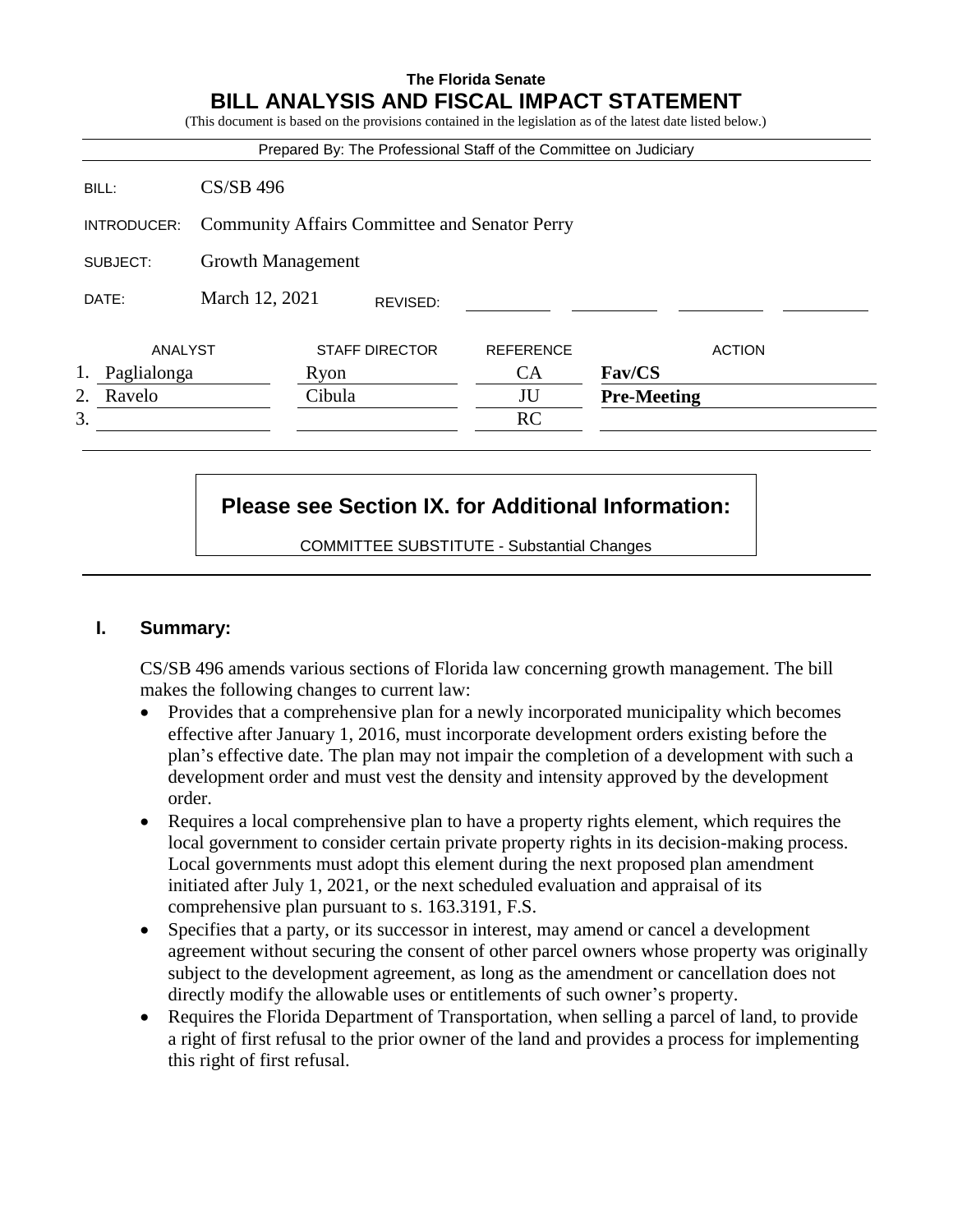Allows agreements pertaining to existing developments of regional impact that are classified as essentially built out, and were valid on or before April 6, 2018, to be amended, including amendments exchanging land uses under certain circumstances.

The bill provides a declaration that the act fulfills an important state interest.

The effective date of this bill is July 1, 2021.

### **II. Present Situation:**

For ease of reference to each of the topics addressed in the bill, the Present Situation for each topic will be described in Section III of this analysis, followed immediately by the corresponding Effect of Proposed Changes. The below discussion tracks the order of sections contained in the bill.

# **III. Effect of Proposed Changes:**

### **Comprehensive Plans and Preexisting Development Orders (Section 1)**

### *Present Situation*

Adopted in 1985, the Local Government Comprehensive Planning and Land Development Regulation Act, also known as Florida's Growth Management Act, was significantly revised in 2011, becoming the Community Planning Act.<sup>1</sup> The Community Planning Act governs how local governments create and adopt their local comprehensive plans. A comprehensive plan is a statutorily mandated legislative plan to control and direct the use and development of property within a county or municipality.<sup>2</sup>

Local comprehensive plans adopted after January 1, 2019, and all land development regulations adopted to implement the plan, must incorporate development orders existing before the comprehensive plan's effective date.<sup>3</sup> The plan may not impair a party's ability to complete development in accordance with the development order and must vest the density<sup>4</sup> and intensity<sup>5</sup> approved by the development order without any limitations or modifications. Land development regulations must incorporate preexisting development orders.<sup>6</sup>

# *Effect of Proposed Changes*

The bill amends s. 163.3167, F.S., to provide that a comprehensive plan for a newly incorporated municipality which becomes effective after January 1, 2016, and all land development regulations adopted to implement the plan, must incorporate development orders existing before

<sup>1</sup> *See* ch. 2011-139, s. 4*,* Laws of Fla.

<sup>2</sup> *Payne v. City of Miami*, 52 So. 3d 707, 737 (Fla. 3rd DCA 2010)

<sup>3</sup> *See* ch. 2019-165, s. 3, Laws of Fla.

<sup>4</sup> Section 163.3164(12), F.S., defines the term "density" as an objective measure of the number of people or residential units allowed per unit of land, such as residents or employees per acre.

<sup>5</sup> Section 163.3164(22), F.S., defines the term "intensity" as an objective measurement of the extent to which land may be developed or used, including the consumption or use of the space above, on, or below the ground; the measurement of the use of or demand on natural resources; and the measurement of the use of or demand on facilities and services.

<sup>6</sup> Sections 163.3167(3) and 163.3203, F.S.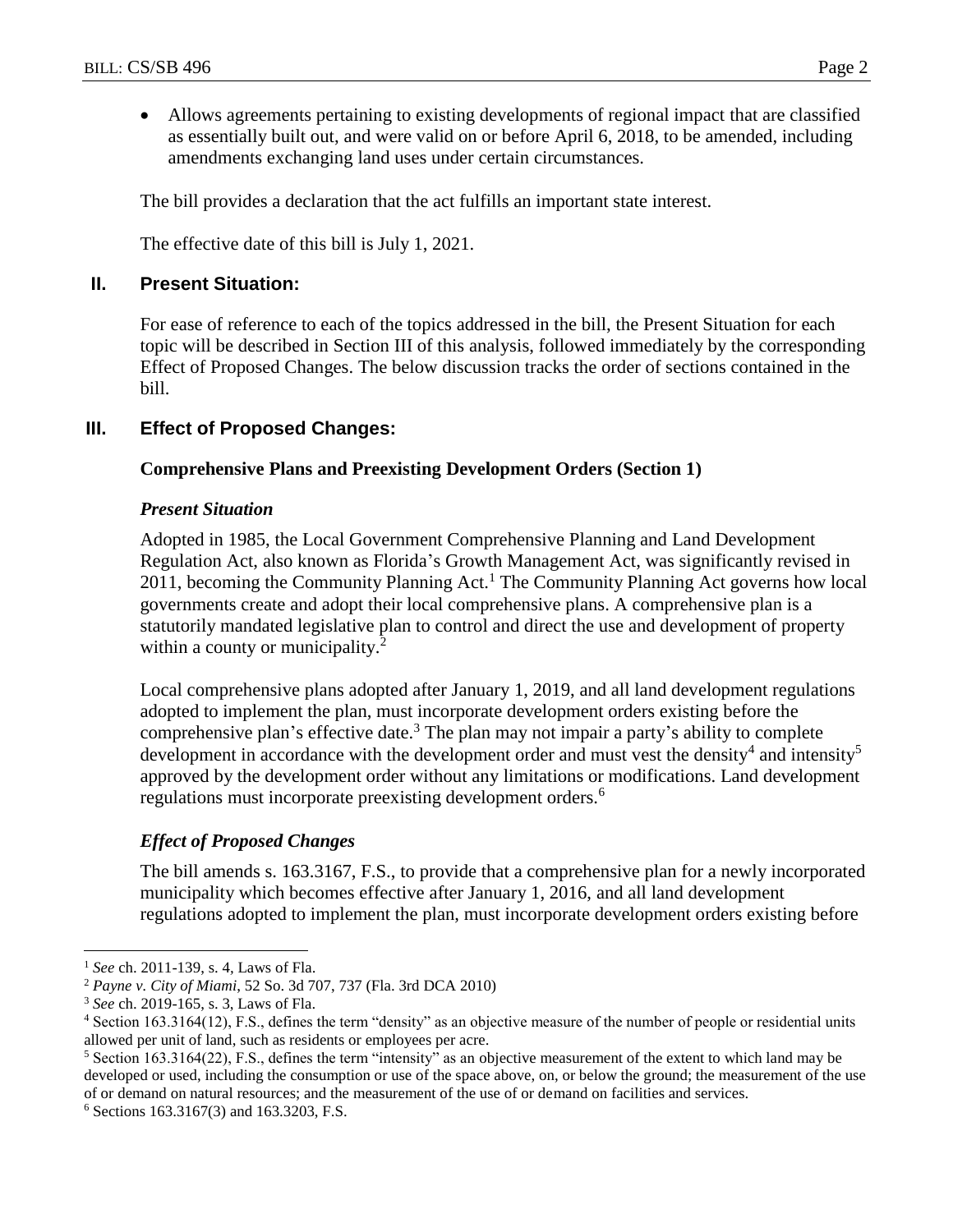the plan's effective date, may not impair the completion of a development with such a development order, and must vest the density and intensity approved by such a development order.

### **Private Property Rights and the Community Planning Act (Section 2)**

### *Present Situation*

### Constitutional Private Property Rights

Under article I, section 2 of the Florida Constitution's Declaration of Rights, individuals are guaranteed the right "*to acquire, possess, and protect property*." <sup>7</sup> Although these property rights are enshrined in the Florida Constitution, the state and local governments may curtail these rights through sovereign police powers. State police powers are derived from the Tenth Amendment to the U.S. Constitution, which affords states all rights and powers "not delegated to the United States."<sup>8</sup> Under this provision, states have police powers to establish and enforce laws protecting the welfare, safety, and health of the public.<sup>9</sup> Regarding private property rights, courts have continuously held that "even constitutionally protected property rights are not absolute, and 'are held subject to the fair exercise of the power inherent in the State to promote the general welfare of the people through regulations that are necessary to secure the health, safety, good order, [and] general welfare.""<sup>10</sup>

When a state or political subdivision exercises police powers to affect property rights, citizens are provided two constitutional challenges to oppose the governmental act. The first challenge is that the government may have acted arbitrarily in violation of due process.<sup>11</sup> In the *City of Coral Gables v. Wood*, the court ruled that "[a] zoning ordinance will be upheld unless it is clearly shown that it has no foundation in reason and is a mere arbitrary exercise of power without reference to public health, morals, safety or welfare."<sup>12</sup> In the first constitutional challenge, government action is simply invalid under the Constitution's due process clause.<sup>13</sup>

The second challenge is whether the government so intrusively regulated the use of property in pursuit of legitimate police power objectives to take the property without compensation in violation of the just compensation clause (takings clause).<sup>14</sup> When reasoning whether a regulation or land use plan constitutes a taking of a landowner's property, the operative inquiry is whether the landowner has been deprived of all or substantially all economic, beneficial or

<sup>7</sup> FLA. CONST. art. I, s. 2.

<sup>8</sup> U.S. CONST. amend. X.

<sup>&</sup>lt;sup>9</sup> "The States thus can and do perform many of the vital functions of modern government—punishing street crime, running public schools, and zoning property for development, to name but a few—even though the Constitution's text does not authorize any government to do so. Our cases refer to this general power of governing, possessed by the States but not by the Federal Government, as the police power." *See NFIB v. Sebelius*, 567 U.S. 519, 535-536 (2012).

<sup>10</sup> *Shriners Hospitals for Crippled Children v. Zrillic*, 563 So.2d 64, 68 (Fla. 1990) (quoting *Golden v. McCarthy*, 337 So.2d 388, 390 (Fla. 1976)).

<sup>11</sup> *See* U.S. CONST. amend. V, XIV, s. 1; FLA. CONST. art. I s. 9; *see also Fox v. Town of Bay Harbor Islands*, 450 So.2d 559, 560 (Fla. 3rd DCA 1984).

<sup>12</sup> *City of Coral Gables v. Wood*, 305 So.2d 261, 263 (Fla. 3rd DCA 1974).

<sup>13</sup> *See Department of Transp. v. Weisenfeld*, 617 So.2d 1071 (Fla. 5th DCA 1993).

<sup>14</sup> *See* FLA. CONST. art X, s. 6.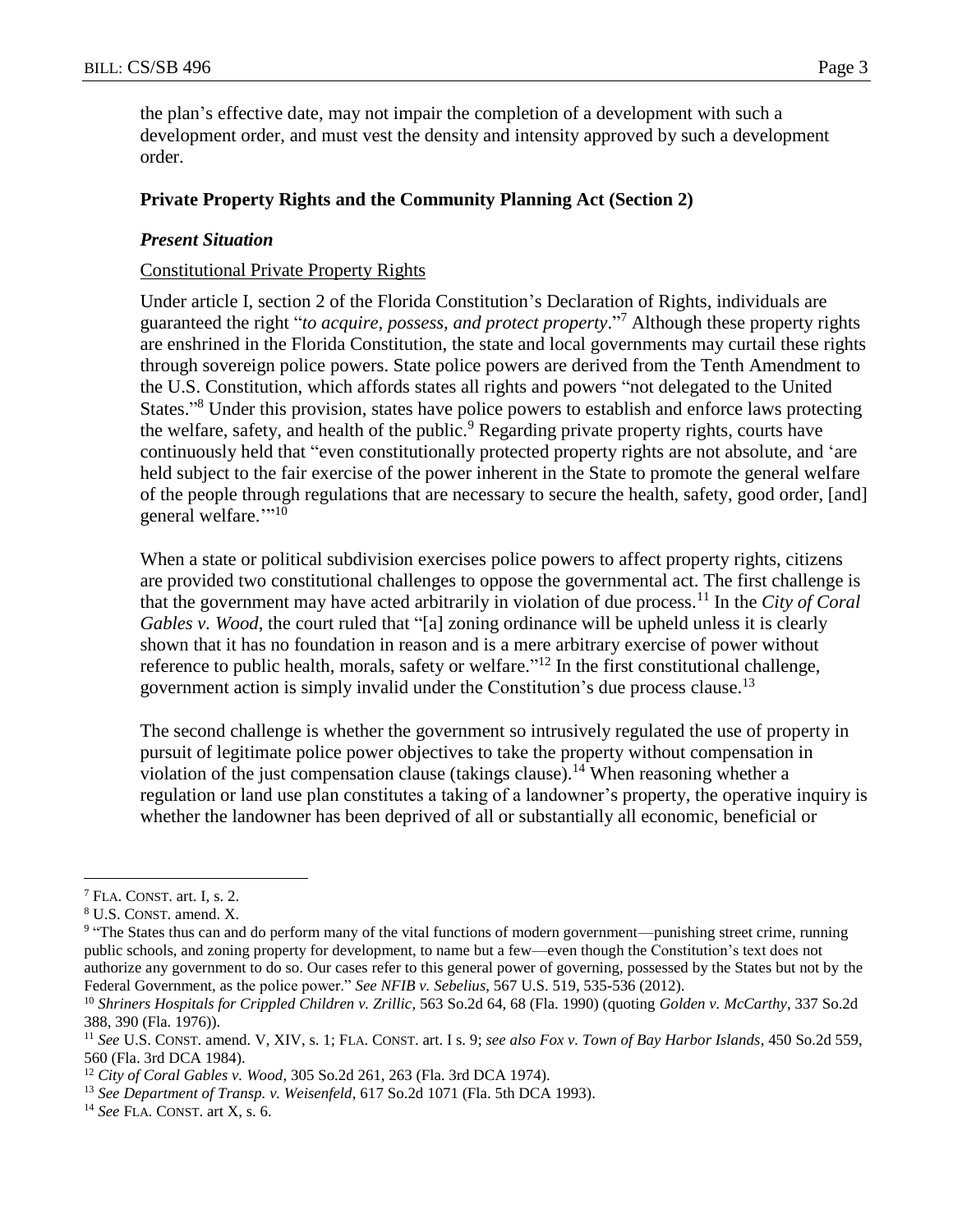productive use of the property.<sup>15</sup> In the second constitutional challenge, the government action is invalid absent compensation. So the government may either abandon its regulation or validate its action by payment of appropriate compensation to the landowner.<sup>16</sup>

Since these constitutional protections were enacted, the scale of government and land use regulation has considerably expanded. Still, courts have been reluctant to afford relief to property owners under these constitutional challenges.<sup>17</sup> Thus, property owners who experienced property devaluation or economic loss caused by government regulation were seldom compensated.<sup>18</sup>

In 1995, the Legislature addressed the ineffectiveness of these constitutional challenges to government regulation by enacting ch. 70, F.S., which is known as the "Bert J. Harris, Jr., Private Property Rights Protection Act" (hereinafter the "Harris Act").<sup>19</sup>

### The Bert J. Harris, Jr., Private Property Rights Protection Act

The Harris  $Act^{20}$  entitles private property owners to relief when a governmental entity's specific action inordinately burdens the owner's existing use of the real property or a vested right to a specific use of the real property.<sup>21</sup> The Harris Act recognizes that the excessive burden, restriction, or limitation on private property rights as applied may fall short of a taking or due process violation under the State Constitution or the U.S. Constitution.<sup>22</sup> The law does not apply to the U.S. government, federal agencies, or state or local government entities exercising delegated U.S. or federal agency powers.<sup>23</sup>

In addition to action that inordinately burdens a property right, an owner may seek relief when a government entity's development order or enforcement action is unreasonable or unfairly burdens the use of the owner's real property,  $24$  or when a government entity imposes a condition on the proposed use of the real property that amounts to a prohibited exaction.<sup>25</sup> A prohibited exaction occurs when an imposed condition lacks an essential nexus to a legitimate public purpose and is not roughly proportionate to the impacts of the proposed use that the governmental entity seeks to avoid, minimize, or mitigate. $^{26}$ 

### The Community Planning Act

The Harris Act is balanced against the state's sovereign rights. The state needs to effectively and efficiently plan, coordinate, and deliver government services amid the state's continued growth

 $\overline{a}$ 

<sup>25</sup> Section 70.45(2), F.S.

<sup>15</sup> *See Taylor v. Village of North Pam Beach*, 659 So.2d 1167 (Fla. 4th DCA 1995).

<sup>16</sup> *See Department of Transp. v. Weisenfeld*, 617 So.2d 1071 (Fla. 5th DCA 1993).

<sup>17</sup> *See* Cooper, Weaver, and 'Connor, The Florida Bar, Florida Real Property Litigation, *Statutory Private Property Rights Protection*, s.13.1 (2018).

<sup>18</sup> *Id.*

<sup>19</sup> *Id.*

<sup>20</sup> Section 70.001(1), F.S.

 $21$  Section 70.001(2), F.S.

 $22$  Section 70.001(1), F.S.

<sup>&</sup>lt;sup>23</sup> Section 70.001(3)(c), F.S.

 $24$  Section 70.51(3), F.S.

<sup>&</sup>lt;sup>26</sup> Section 70.45(1)(c), F.S.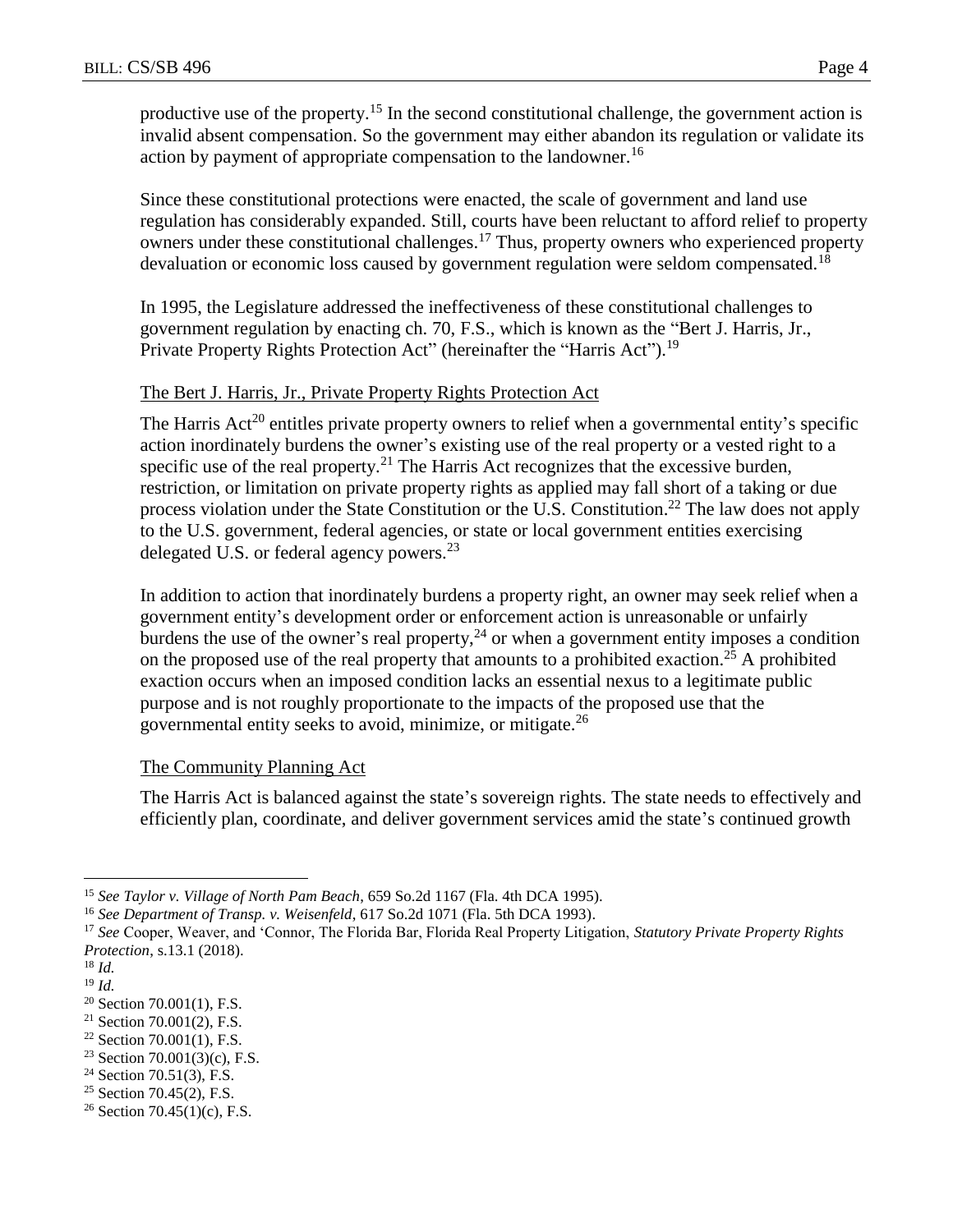and development.<sup>27</sup> Statutes govern how the state and local governments direct land development<sup>28</sup> with the State Comprehensive Plan and local comprehensive plans adopted by counties and municipalities as required by statute.<sup>29</sup>

The Legislature expressly intended for all governmental entities in the state to recognize and respect judicially acknowledged or constitutionally protected private property rights.<sup>30</sup> The authority provided by the Community Planning Act must be exercised with sensitivity for private property rights, without undue restriction, and leave property owners free from actions by others that would harm their property or constitute an inordinate burden on property rights under the Harris Act.<sup>31</sup>

The State Comprehensive Plan must provide long-range policy guidance for the state's orderly social, economic, and physical growth.<sup>32</sup> The State Comprehensive Plan's goals and policies must be consistent with the protection of private property rights.<sup>33</sup> The State Comprehensive Plan must be reviewed every 2 years by the Legislature, and legislative action is required to implement its policies unless specifically authorized otherwise in the Constitution or law.<sup>34</sup>

### Local Comprehensive Plan Elements

Local comprehensive plans must include principles, guidelines, standards, and strategies for the orderly and balanced future economic, social, physical, environmental, and fiscal development that reflects community commitments to implement the plan and its elements.<sup>35</sup> Plans are also required to identify procedures for monitoring, evaluating, and appraising the plan's implementation.<sup>36</sup> Plans may include optional elements<sup>37</sup> but must include the following nine elements:

- Capital improvements; $38$
- Future land use  $plan;^{39}$
- $\bullet$  Intergovernmental coordination;<sup>40</sup>
- Conservation; $41$
- Transportation; $42$

<sup>31</sup> *Id*.

 $\overline{a}$ 

<sup>32</sup> Section 187.101(1), F.S.

<sup>34</sup> Section 187.101(1), F.S.

- <sup>36</sup> Section 163.3177(1)(d), F.S.
- <sup>37</sup> Section 163.3177(1)(a), F.S.

- <sup>39</sup> Section 163.3177(6)(a), F.S.
- $40$  Section 163.3177(6)(h), F.S.
- <sup>41</sup> Section 163.3177(6)(d), F.S.
- $42$  Section 163.3177(6)(b), F.S.

<sup>27</sup> *See* s. 186.002(1)(b), F.S.

<sup>28</sup> *See* ch. 186, 187, and 163, part II, F.S.

<sup>&</sup>lt;sup>29</sup> Section 163.3167(1)(b), F.S.

<sup>30</sup> *See* s. 163.3161(10), F.S.; *see also* s. 187.101(3), F.S.

<sup>&</sup>lt;sup>33</sup> Section 187.101(3), F.S. The plan's goals and policies must also be reasonably applied where they are economically and environmentally feasible and not contrary to the public interest.

<sup>35</sup> Section 163.3177(1), F.S.

<sup>38</sup> Section 163.3177(3)(a), F.S. The capital improvements element must be reviewed by the local government on an annual basis.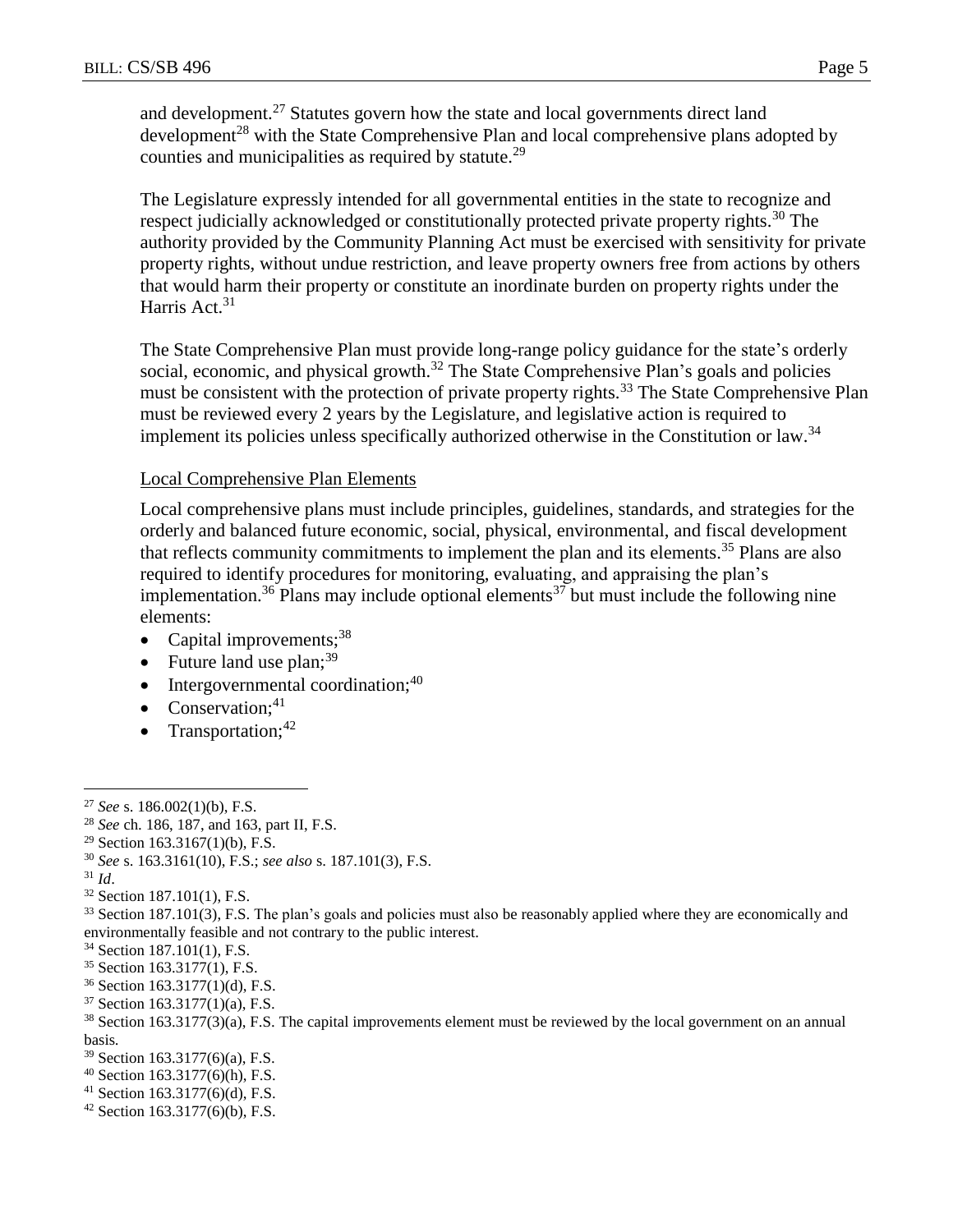- Sanitary sewer, solid waste, drainage, potable water, and aquifer recharge: <sup>43</sup>
- Recreation and open space;  $44$
- $\bullet$  Housing;<sup>45</sup> and
- Coastal management (for coastal local governments).<sup>46</sup>

All local government land development regulations must be consistent with the local comprehensive plan.<sup>47</sup> Additionally, all public and private development, including special district projects, must be consistent with the local comprehensive plan.<sup>48</sup> However, plans cannot require any special district to undertake a public facility project which would impair the district's bond covenants or agreements.<sup>49</sup>

### Amendments to a Local Comprehensive Plan

Local governments must review and amend their comprehensive plans every 7 years to reflect any changes in state requirements.<sup>50</sup> Within 1 year of any such amendments, local governments must adopt or amend local land use regulations consistent with the amended plan.<sup>51</sup> A local government is not required to review its comprehensive plan before its regular review period unless the law specifically requires otherwise. $52$ 

Generally, a local government amending its comprehensive plan must follow an expedited state review process.<sup>53</sup> Certain plan amendments, including amendments required to reflect a change in state requirements, must follow the state coordinated review process to adopt comprehensive plans.<sup>54</sup> Under the state process, the state land planning agency is responsible for plan review, coordination, and preparing and transmitting comments to the local government.<sup>55</sup> The Department of Economic Opportunity (DEO) is designated as the state land planning agency.<sup>56</sup>

Under the state coordinated review process, local governments must hold a properly noticed public hearing<sup>57</sup> about the proposed amendment before sending it in for comment from several reviewing agencies,<sup>58</sup> including DEO, the Department of Environmental Protection, the appropriate regional planning council, and the Department of Transportation.<sup>59</sup> Local governments or government agencies within the state filing a written request with the governing

- <sup>44</sup> Section 163.3177(6)(e), F.S.
- <sup>45</sup> Section 163.3177(6)(f), F.S.
- $46$  Section 163.3177(6)(g), F.S.
- <sup>47</sup> Section 163.3194(1)(b), F.S.
- <sup>48</sup> *See* ss. 163.3161(6) and 163.3194(1)(a), F.S.
- <sup>49</sup> Section 189.081(1)(b), F.S.
- <sup>50</sup> Section 163.3191(1), F.S.
- <sup>51</sup> Section 163.3191(2), F.S.
- <sup>52</sup> Section 163.3161(12), F.S.
- <sup>53</sup> Section 163.3184(3)(a), F.S.
- <sup>54</sup> Section 163.3184(2)(c), F.S.
- <sup>55</sup> Section 163.3184(4)(a), F.S.
- <sup>56</sup> Section 163.3164(44), F.S.
- $57$  Sections 163.3184(4)(b) and (11)(b)1, F.S.
- <sup>58</sup> *See* s. 163.3184(1)(c), F.S., for a complete list of all reviewing agencies.
- <sup>59</sup> Section 163.3184(4)(b) and (c), F.S.

<sup>43</sup> Section 163.3177(6)(c), F.S.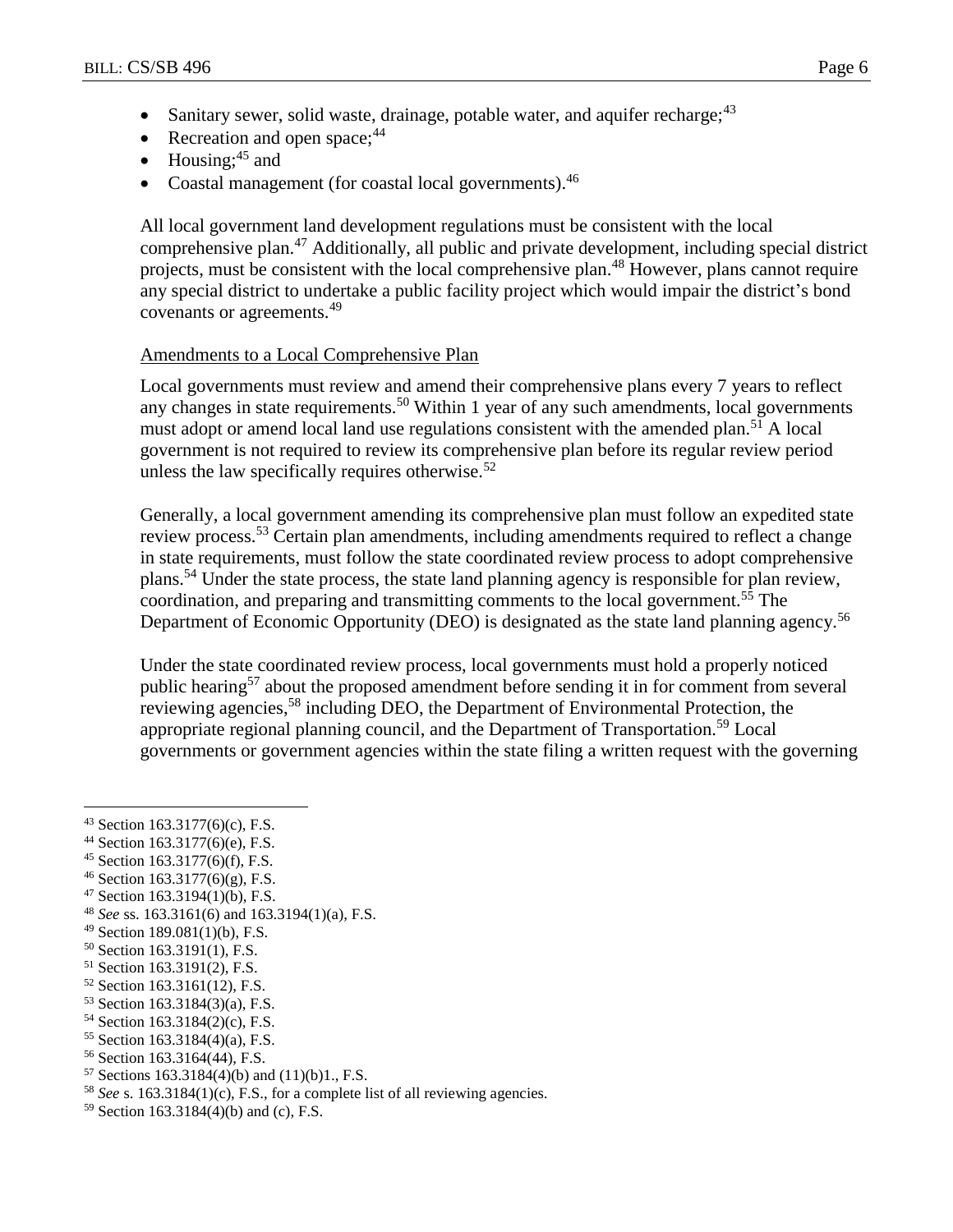body are also entitled to copies of the amendment.<sup>60</sup> Comments on the amendment must be received within 30 days after DEO receives the proposed plan amendment.<sup>61</sup>

DEO must provide a written report within 60 days after receipt of the proposed amendment if it elects to review the amendment.<sup>62</sup> The report must state the agency's objections, recommendations, and comments with certain specificity, and must be based on written, not oral, comments.<sup>63</sup> Within 180 days after receiving the report from DEO, the local government must review the report and any written comments and hold a second properly noticed public hearing on the adoption of the amendment.<sup>64</sup> Adopted plan amendments must be sent to DEO and any agency or government that provided timely comments within 10 working days after the second public hearing.<sup>65</sup>

Once DEO receives the adopted amendment and determines it is complete, it has 45 days to determine if the adopted plan amendment complies with the  $law<sup>66</sup>$  and to issue on its website a notice of intent finding whether or not the amendment is compliant.<sup>67</sup> A compliance review is limited to the findings identified in DEO's original report unless the adopted amendment is substantially different from the reviewed amendment.<sup>68</sup> Unless the local comprehensive plan amendment is challenged, it may go into effect pursuant to the notice of intent.<sup>69</sup> If there is a timely challenge, then the plan amendment will not take effect until DEO or the Administration Commission<sup>70</sup> enters a final order determining whether the adopted amendment complies with the law. $71$ 

# *Effect of Proposed Changes*

The bill amends s. 163.3177(6), F.S., to require local governments to incorporate a private property rights element into their comprehensive plans and respect private property rights in local decision making.

The bill provides a model statement of property rights, and local governments may incorporate the suggested language directly into their comprehensive plan. The property rights provided in

<sup>68</sup> *Id*.

 $\overline{a}$ 

 $71$  *Id.* 

 $60$  Section 163.3184(4)(b), F.S.

 $61$  Section 163.3184(4)(c), F.S.

 $62$  Section 163.3184(4)(d)1., F.S.

 $63$  Section 163.3184(4)(d)1., F.S. All written communication the agency received or generated regarding a proposed amendment must be identified with enough information to allow for copies of documents to be requested. *See* s. 163.3184(4)(d)2., F.S.

 $64$  Sections 163.3184(4)(e)1. and (11)(b)2., F.S. If the hearing is not held within 180 days of receipt of the report, the amendment is deemed withdrawn absent an agreement and notice to DEO and all affected persons that provided comments. *See* s. 163.3184(4)(e)1., F.S.

<sup>65</sup> Section 163.3184(4)(e)2., F.S.

<sup>66</sup> Section 163.3184(4)(e)3. and 4., F.S.

<sup>67</sup> Section 163.3184(4)(e)4., F.S.

<sup>69</sup> Section 163.3184(4)(e)5., F.S.

 $70$  Section 14.202, F.S., provides that the Administration Commission is composed of the Governor and the Cabinet (Section 20.03, F.S., provides that "Cabinet" means the Attorney General, the Chief Financial Officer, and the Commissioner of Agriculture).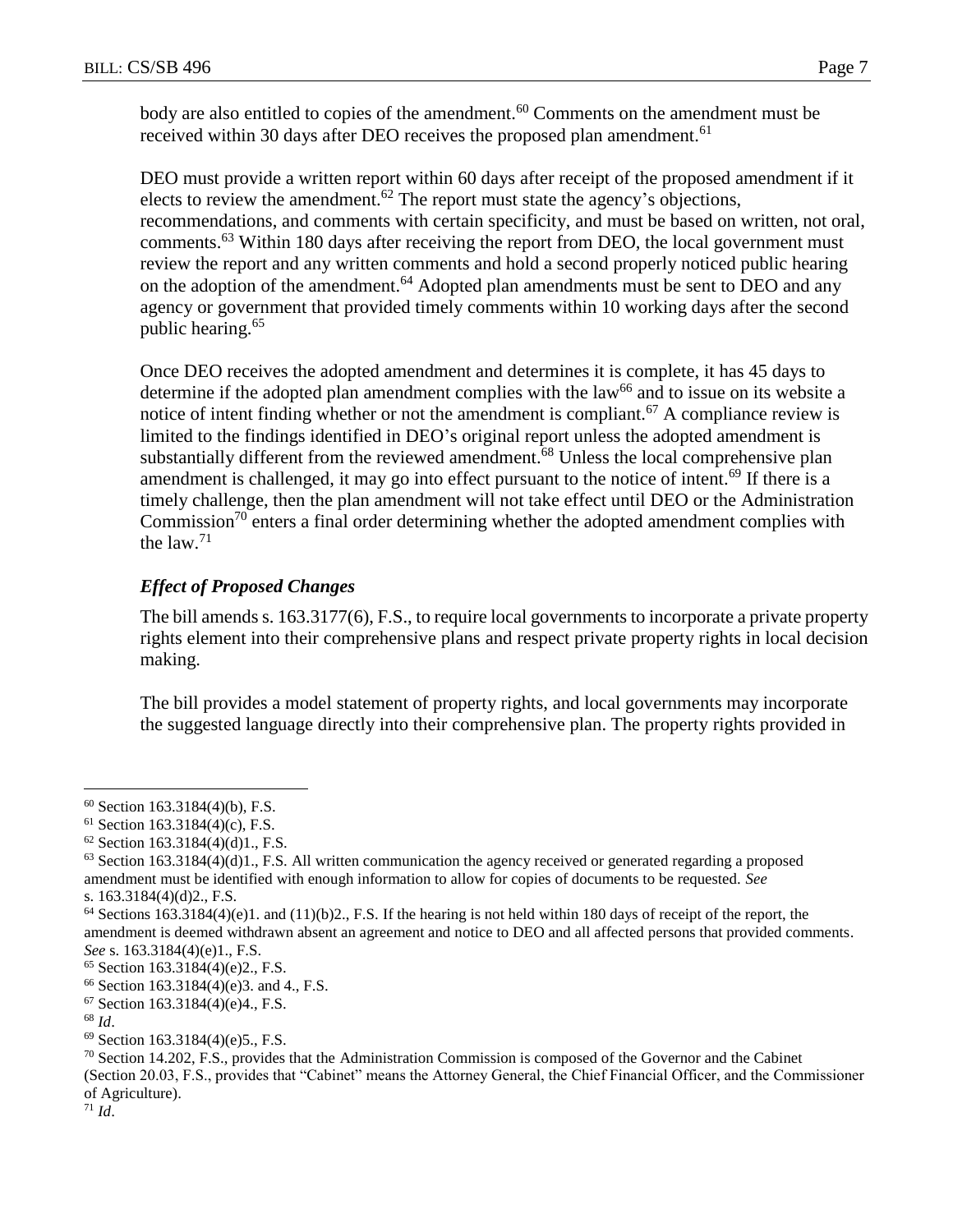the bill include the following five acknowledgments that a local government should consider in the decision-making process:

- The right of a property owner to physically possess and control his or her interests in the property, including easements, leases, or mineral rights;
- The right of the property owner to the quiet enjoyment of the property, to the exclusion of all others;
- The right of a property owner to use, maintain, develop, and improve his or her property for personal use or the use of any other person, subject to state law and local ordinances;
- The right of the property owner to privacy and to exclude others from the property to protect the owner's possessions and property; and
- The right of the property owner to dispose of his or her property through sale or gift.

Each local government must adopt its own property rights element in its comprehensive plan by the earlier of its next proposed plan amendment initiated after July 1, 2021, or the next scheduled evaluation and appraisal of its comprehensive plan pursuant to s. 163.3191, F.S. If a local government adopts its own property rights element, the element may not conflict with the statement of rights provided in the bill.

# **Local Government Development Agreements (Section 3)**

# *Present Situation*

Local governments may enter into development agreements with developers.<sup>72</sup> A "development agreement" is a "contract between a local government and a property owner/developer, which provides the developer with vested rights by freezing the existing zoning regulations applicable to a property in exchange for public benefits."<sup>73</sup>

Any local government may, by ordinance, establish procedures and requirements to consider and enter into a development agreement with any person having a legal or equitable interest in real property located within its jurisdiction.<sup>74</sup> A development agreement must include the following:<sup>75</sup>

- A legal description of the land subject to the agreement and the names of its legal and equitable owners;
- The duration of the agreement;
- The development uses permitted on the land, including population densities, and building intensities and height;
- A description of public facilities that will service the development, including who will provide such facilities, the date that any new facilities, if needed, will be constructed, and a schedule to assure public facilities are available concurrent with the impacts of the development;
- A description of any reservation or dedication of land for public purposes;

 $\overline{a}$ <sup>72</sup> Section 163.3220(4), F.S.; *see also* ss. 163.3220-163.3243, F.S., known as the "Florida Local Government Development Agreement Act."

<sup>73</sup> *Morgran Co., Inc. v. Orange County*, 818 So. 2d 640 (Fla. 5th DCA 2002); 7 Fla. Jur 2d Building, Zoning, and Land Controls § 168 (2019).

<sup>74</sup> Section 163.3223, F.S; 7 Fla. Jur 2d Building, Zoning, and Land Controls § 168 (2019).

<sup>75</sup> Section 163.3227(1), F.S.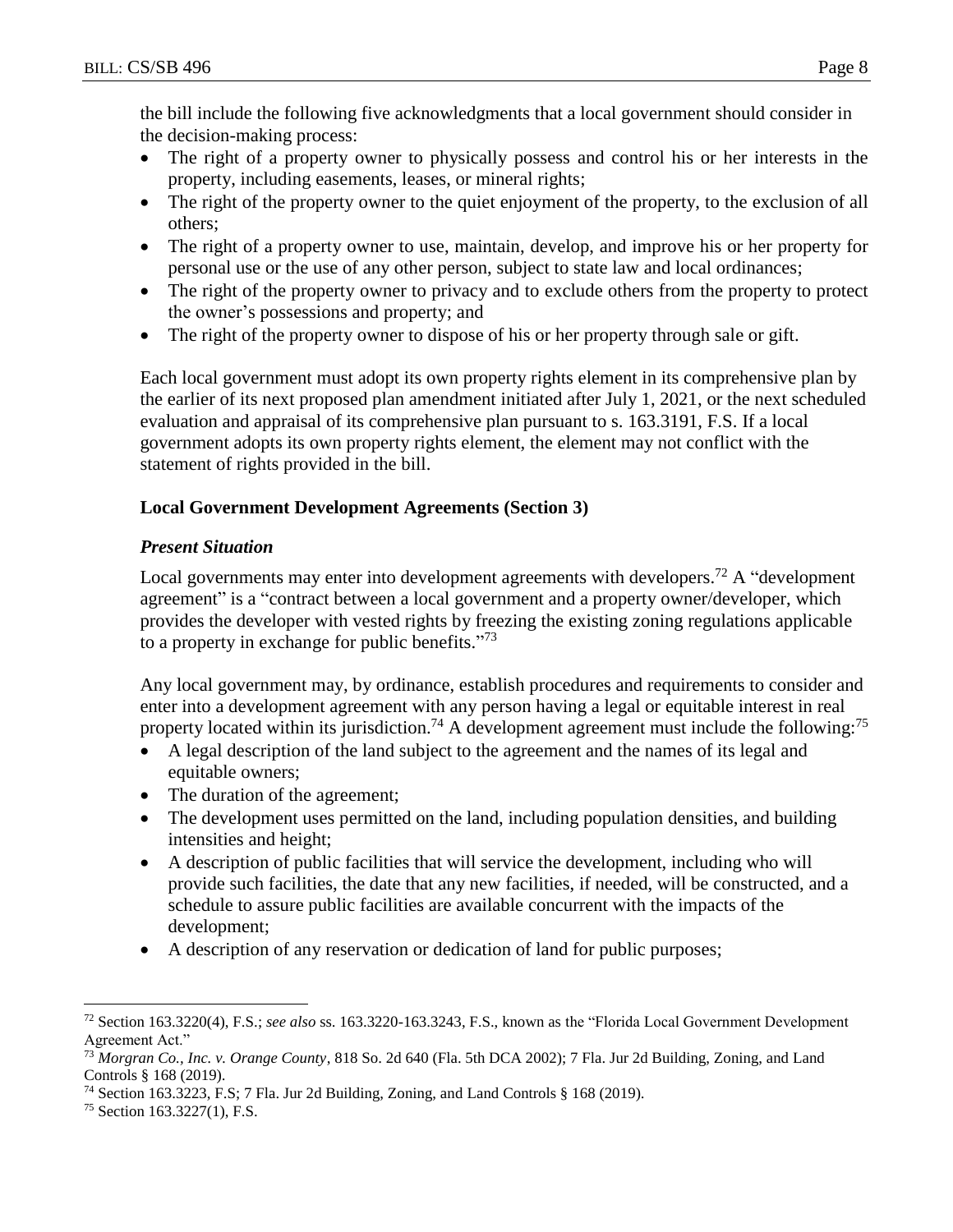- A description of all local development permits approved or needed to be approved for the development of the land;
- A finding that the development permitted or proposed is consistent with the local government's comprehensive plan and land development regulations;
- A description of any conditions, terms, restrictions, or other requirements determined to be necessary by the local government for the public health, safety, or welfare of its citizens; and
- A statement indicating that the failure of the agreement to address a particular permit, condition, term, or restriction does not relieve the developer of the necessity of complying with the law governing said permitting requirements, conditions, terms, or restrictions.

A development agreement may also provide that the entire development, or any phase, must be commenced or completed within a specific time.<sup>76</sup> Within 14 days after a local government enters into a development agreement, the local government must record the agreement with the circuit court clerk in the county where the local government is located. A development agreement will not be effective until properly recorded in the public records of the county.<sup>77</sup>

The requirements and benefits in a development agreement are binding and vest or continue with any person who later obtains ownership from one of the original parties to the agreement,<sup>78</sup> also known as a successor in interest.<sup>79</sup> A development agreement may be amended or canceled by the parties' mutual consent to the agreement or by their successors in interest.<sup>80</sup>

# *Effect of Proposed Changes*

The bill provides that a party or its designated successor in interest to a development agreement and the local government are authorized to amend or cancel a development agreement without securing the consent of other parcel owners of property that were originally subject to the development agreement unless the amendment, modification, or termination directly modifies the allowable uses or entitlements of an owner's property.

# **Department of Transportation Disposal of Real Property (Section 4)**

# *Present Situation*

The Florida Department of Transportation (DOT) is authorized to convey any land, building, or other real or personal property it acquired if it determines the property is not needed for a transportation facility.<sup>81</sup> In such cases, DOT may dispose of the property through negotiations, sealed competitive bids, auctions, or any other means it deems to be in its best interest and must advertise the disposal of any property valued over \$10,000.<sup>82</sup>

<sup>76</sup> Section 163.3227(2), F.S; 7 Fla. Jur 2d Building, Zoning, and Land Controls § 168 (2019).

<sup>&</sup>lt;sup>77</sup> Section 163.3239, F.S; 7 Fla. Jur 2d Building, Zoning, and Land Controls  $\S$  168 (2019).

<sup>78</sup> Section 163.3239, F.S.

 $79$  A successor in interest is one who follows another in ownership or control of property. A successor in interest retains the same rights as the original owner, with no change in substance. BLACK'S LAW DICTIONARY 1473 (8th ed. 2004). <sup>80</sup> Section 163.3237, F.S.

<sup>81</sup> Section 337.25(4), F.S.

<sup>82</sup> *Id.*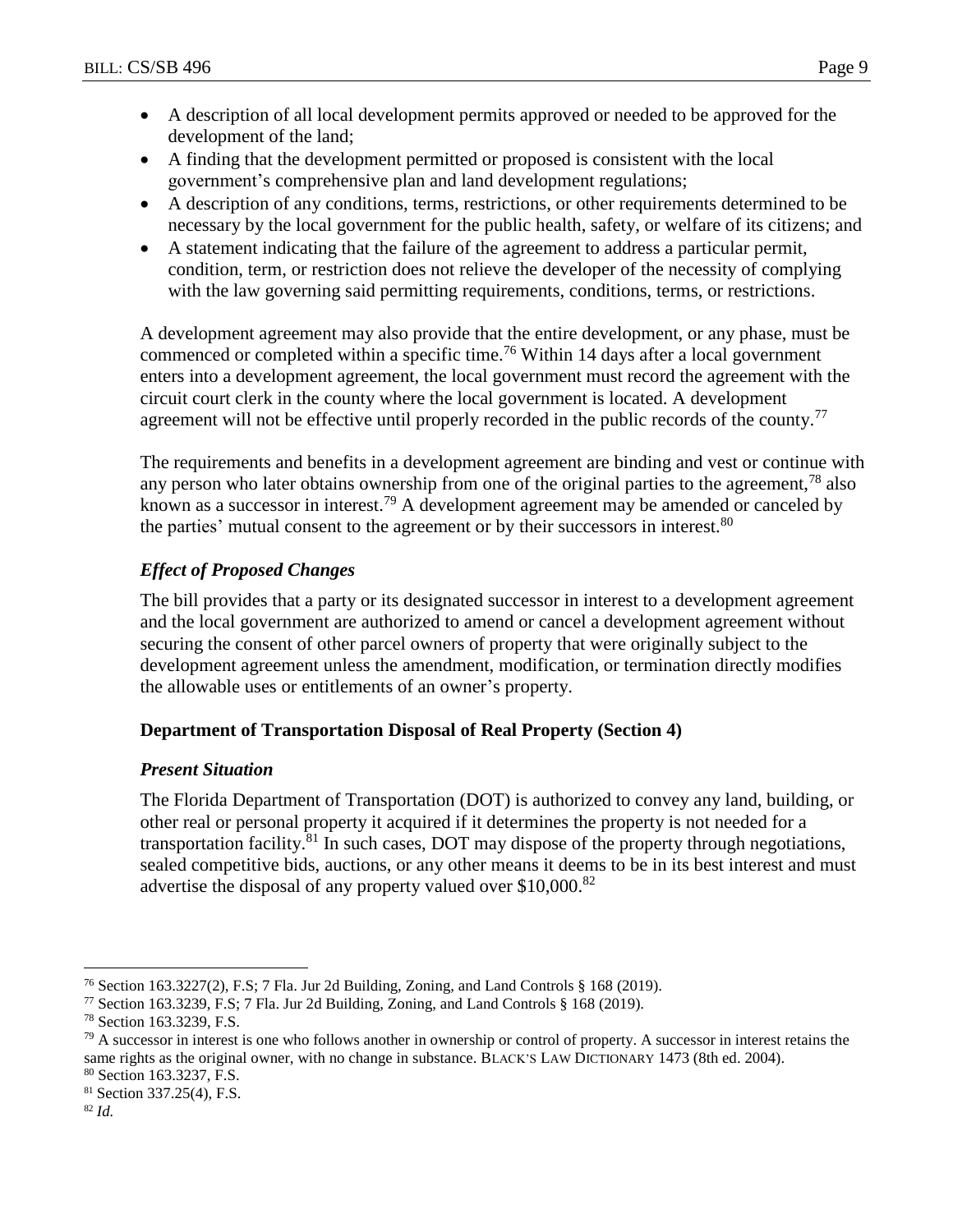DOT may not sell an unneeded property for a price less than DOT's current estimate of value, unless:

- The property was donated for transportation purposes and a transportation facility has not been constructed for at least 5 years, plans have not been prepared for the construction of such facility, and the property is not located in a transportation corridor, then a governmental entity in whose jurisdiction the property lies may authorize reconveyance of the donated property for no consideration to the original donor or the donor's heirs, successors, assigns, or representatives.<sup>83</sup>
- The property is to be used for a public purpose, then the property may be conveyed without consideration to a governmental entity.<sup>84</sup>
- The property was originally acquired specifically to provide replacement housing for persons displaced by transportation projects, then DOT may negotiate to sell such property as replacement housing.<sup>85</sup>
- DOT determines the property requires significant costs to be incurred or that continued ownership of the property exposes DOT to significant liability risks, then DOT may use the projected maintenance costs over the next 10 years to offset the property's value in establishing a value for disposal of the property, even if that value is zero.<sup>86</sup>

If, in DOT's discretion, a sale to a person other than an abutting property owner would be inequitable, the property may be sold to the abutting owner for DOT's current estimate of value.<sup>87</sup> Further, in cases of property to be used for a public purpose, and in cases of property requiring significant costs to be incurred or exposing DOT to significant liability risks, DOT may first offer the property ("right of first refusal") to the local government or other political subdivision in whose jurisdiction the property is situated.<sup>88</sup>

# *Effect of Proposed Changes*

Notwithstanding any provision of s. 337.25, F.S., to the contrary, the bill requires DOT to afford a right of first refusal to the previous property owner from whom DOT originally acquired the property for DOT's current estimate of value if the property is to be used for a public purpose, requires significant costs to be incurred, or exposes DOT to significant liability risks, or if DOT determines that a sale to any person other than an abutting property owner would be inequitable. Such an offer must be made in writing, by certified mail or hand delivery, and is effective upon receipt by the previous property owner. DOT must provide the previous property owner with at least 30 days to exercise the right of first refusal. If the previous property owner wants to purchase the property, he or she must send notice to DOT by certified mail or hand delivery, and such acceptance is effective upon dispatch. Once the right is exercised, the previous property owner has at least 90 days to close on the property.

 $\overline{a}$ <sup>83</sup> Section 337.25(4), F.S.

<sup>84</sup> Section 337.25(4)(b), F.S.

<sup>85</sup> Section 337.25(4)(c), F.S.

<sup>86</sup> Section 337.25(4)(d), F.S.

<sup>87</sup> Section 337.25(4)(e), F.S.

<sup>88</sup> Section 337.25(4), F.S.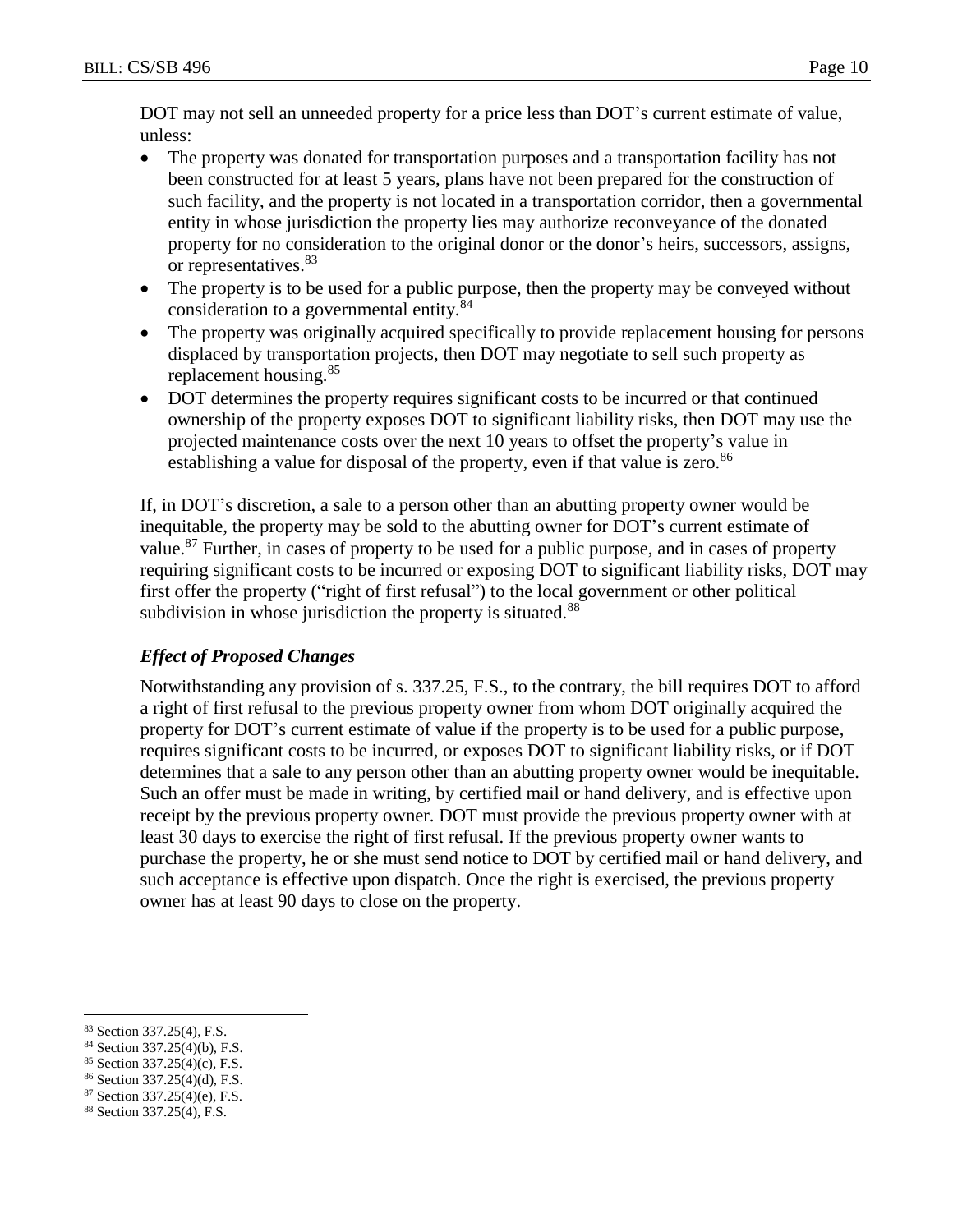### **Developments of Regional Impact (Section 5)**

### *Present Situation*

A Development of Regional Impact (DRI) is "any development which, because of its character, magnitude, or location, would have a substantial effect on the health, safety, or welfare of citizens of more than one county." 89

The DRI statutes were created in 1972 as an interim program intended to be replaced by comprehensive planning and permitting laws.<sup>90</sup> The program provided a process to identify regional impacts stemming from large developments and appropriate provisions to mitigate impacts on state and regional resources.  $91$ 

The process to review or amend a DRI agreement and its implementing development orders went through several revisions<sup>92</sup> until the repeal of the requirements for state and regional reviews in 2018.<sup>93</sup> Local governments where a DRI is located are responsible for implementing and amending existing DRI agreements and development orders.<sup>94</sup>

Currently, an amendment to a development order for an approved DRI may not amend to an earlier date, the date to which the local government had agreed not to impose downzoning, unit density reduction, or intensity reduction, unless: <sup>95</sup>

- The local government can demonstrate that substantial changes in the conditions underlying the approval of the development order have occurred;
- The development order was based on substantially inaccurate information provided by the developer; or
- The change is clearly established by the local government to be essential to the public health, safety, or welfare.

The local government must review any proposed change to a previously approved DRI based on the standards and procedures in its adopted local comprehensive plan and local land development regulations.<sup>96</sup> The local government must review a proposed change reducing the originally approved height, density, or intensity of the development based on the standards in the local comprehensive plan at the time the development was originally approved. If the proposed change

<sup>89</sup> Section 380.06(1), F.S.

<sup>90</sup> The Florida Senate, Committee on Community Affairs, Interim Report 2012-114, September 2011, citing: Thomas G. Pelham, *A Historical Perspective for Evaluating Florida's Evolving Growth Management Process*, in *Growth Management in Florida: Planning for Paradise*, 8 (Timothy S. Chapin, Charles E. Connerly, and Harrison T. Higgins eds. 2005).  $91$  Chapter 72-317, s. 6, Laws of Fla.

<sup>92</sup> *See* ch. 2015-30, Laws of Fla. (requiring that new DRI-sized developments proposed after July 1, 2015, must be approved by a comprehensive plan amendment in lieu of the state review process provided for in s. 380.06, F.S.) and ch. 2016-148, Laws of Fla. (requiring DRI reviews to follow the state coordinated review process if the development, or an amendment to the development, required an amendment to the comprehensive plan).

<sup>93</sup> Chapter 2018-158, Laws of Fla.

<sup>94</sup> Sections 380.06(4)(a) and (7), F.S.

<sup>95</sup> Section 380.06(4)(a), F.S.

<sup>96</sup> Section 380.06(7)(a), F.S. These procedures must include notice to the applicant and public about the issuance of development orders.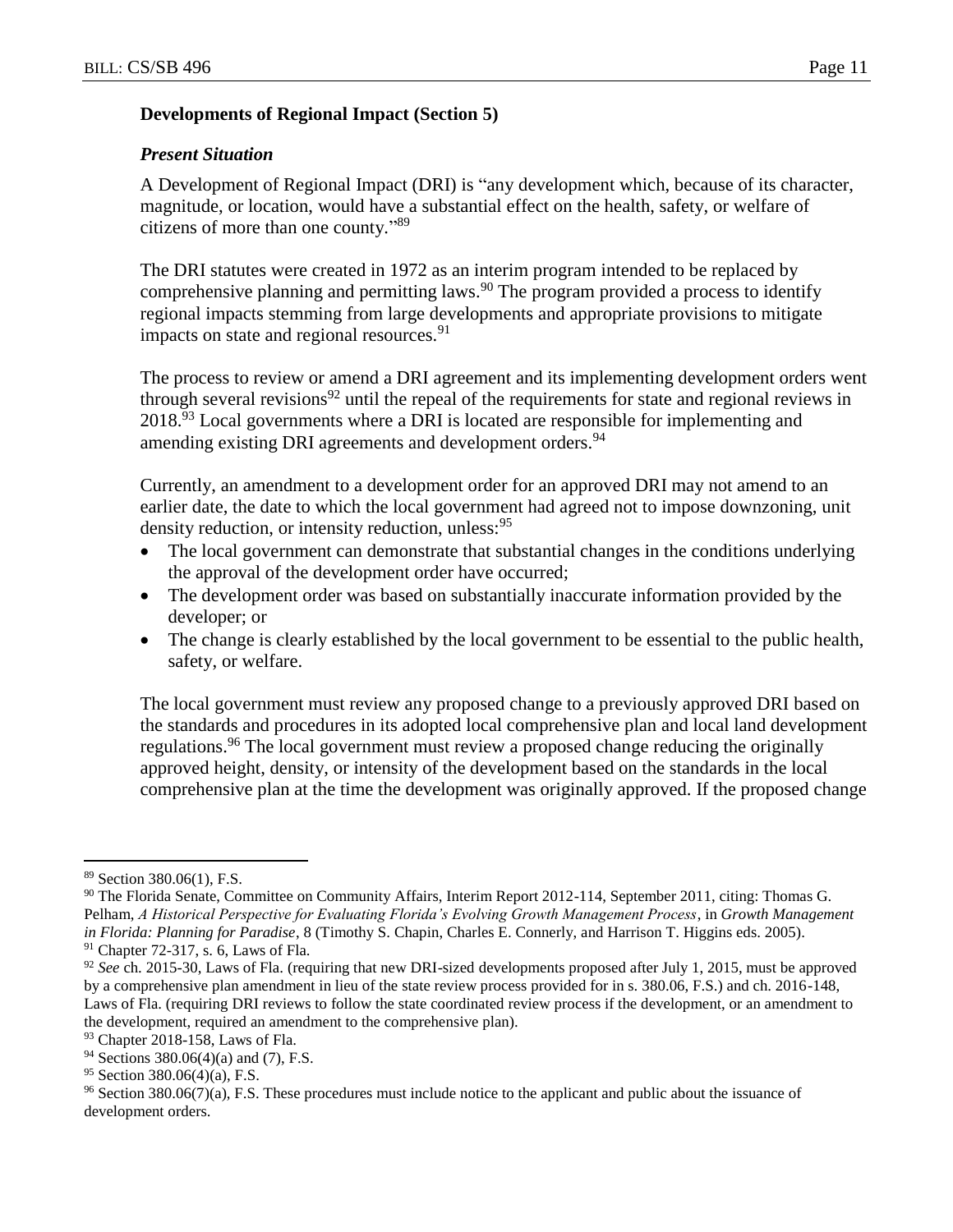would have been consistent with the comprehensive plan in effect when the development was originally approved, the local government may approve the change.<sup>97</sup>

DRI agreements classified as essentially built out and valid on or before April 6, 2018, were preserved, but the provisions that allowed such agreements to be amended to exchange approved land uses were eliminated.<sup>98</sup>

For such agreements, a DRI is essentially built out if:<sup>99</sup>

- All the mitigation requirements in the development order were satisfied, all developers complied with all applicable terms and conditions of the development order except the buildout date, and the amount of proposed development that remained to be built was less than 40 percent of any applicable development-of-regional-impact threshold; or
- The project was determined to be an essentially built-out development of regional impact through an agreement executed by the developer, the state land planning agency, and the local government.

# *Effect of Proposed Changes*

The bill authorizes the amendment of any DRI agreement previously classified as (or officially determined to be) essentially built out, and entered into on or before April 6, 2018, including amendments authorizing the developer to exchange approved land uses. Subject to the developer demonstrating that the exchange will not increase impacts to public facilities, amendments are made pursuant to the local government's processes for amending development orders.

### **Important State Interest (Section 6)**

The bill states that the Legislature finds and declares that this act fulfills an important state interest.

### **Effective Date (Section 7)**

The bill provides an effective date of July 1, 2021.

# **IV. Constitutional Issues:**

### A. Municipality/County Mandates Restrictions:

Article VII, section 18(a) of the Florida Constitution states in part that no county or municipality shall be bound by a general law requiring the county or municipality to spend funds or take an action that requires the expenditure of funds. The bill may implicate this constitutional restriction by potentially causing counties and municipalities to incur some costs amending their comprehensive plans to add a private property rights element by July 1, 2023.

 $97$  Section 380.06(7)(a), F.S.

<sup>98</sup> Chapter 2018-158, s. 1, Laws of Fla.

<sup>99</sup> Sections 380.06(15)(g)3. and 4., F.S. (2017).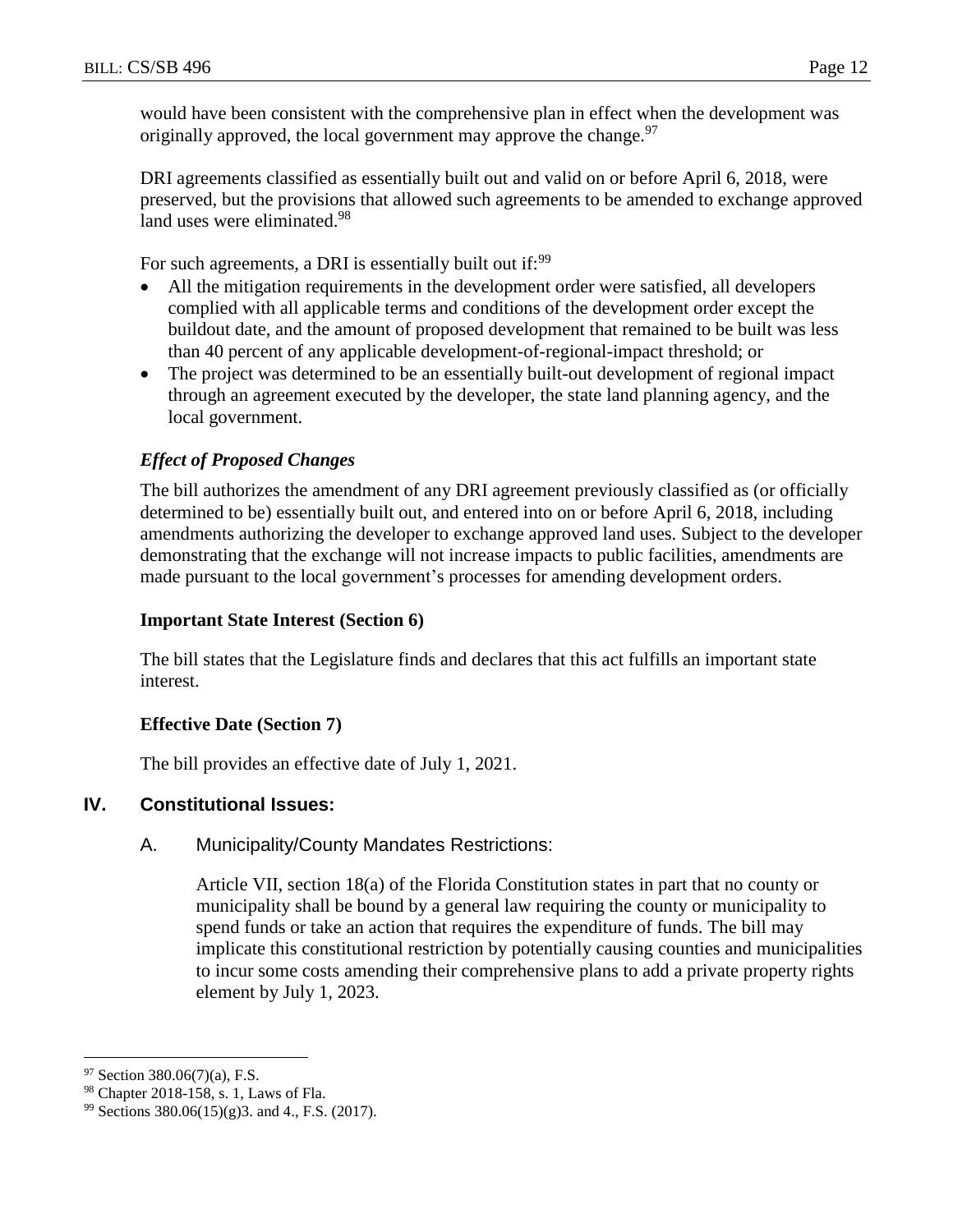Notwithstanding, article VII, section 18(d), of the Florida Constitution provides eight exemptions to the mandate restrictions. The mandate exemption relevant to this bill is the exemption for "laws having insignificant fiscal impact.] $1^{100}$  For the Fiscal Year 2021-2022 the Senate's forecast for laws having a state-wide insignificant fiscal impact is \$2,189,391.90.<sup>101</sup> Thus, if Florida's 67 counties and 411 municipalities spend on average \$4,580.31 or less on the comprehensive plan amendment, the bill would be deemed to have an insignificant fiscal impact.

Complying with the bill may not necessitate a local government to expend additional funds beyond those already allocated to general government activities. Thus, the fiscal impact may be insignificant.

Still, if the judiciary determines that the bill is a mandate and no exemption or exception applies, the bill must have been approved by two-thirds of the membership of each house of the Legislature to be binding on local governments. The bill has the necessary determination that it fulfills an important state interest to be passed in this manner.

B. Public Records/Open Meetings Issues:

None.

C. Trust Funds Restrictions:

None.

D. State Tax or Fee Increases:

None.

E. Other Constitutional Issues:

None identified.

# **V. Fiscal Impact Statement:**

A. Tax/Fee Issues:

None.

B. Private Sector Impact:

None.

<sup>&</sup>lt;sup>100</sup> An insignificant fiscal impact is the amount not greater than the average statewide population for the applicable fiscal year times \$0.10. *See* Florida Senate Committee on Community Affairs, *Interim Report 2012-115: Insignificant Impact*, (September 2011), *available at* <http://www.flsenate.gov/PublishedContent/Session/2012/InterimReports/2012-115ca.pdf> (last visited Feb. 24, 2021)

<sup>101</sup> Based on the Florida Demographic Estimating Conference's Nov. 13, 2020 population forecast for 2021 of 21,893,919. The conference packet is *available at* <http://edr.state.fl.us/content/conferences/population/demographicsummary.pdf> (last visited Feb. 24, 2021).